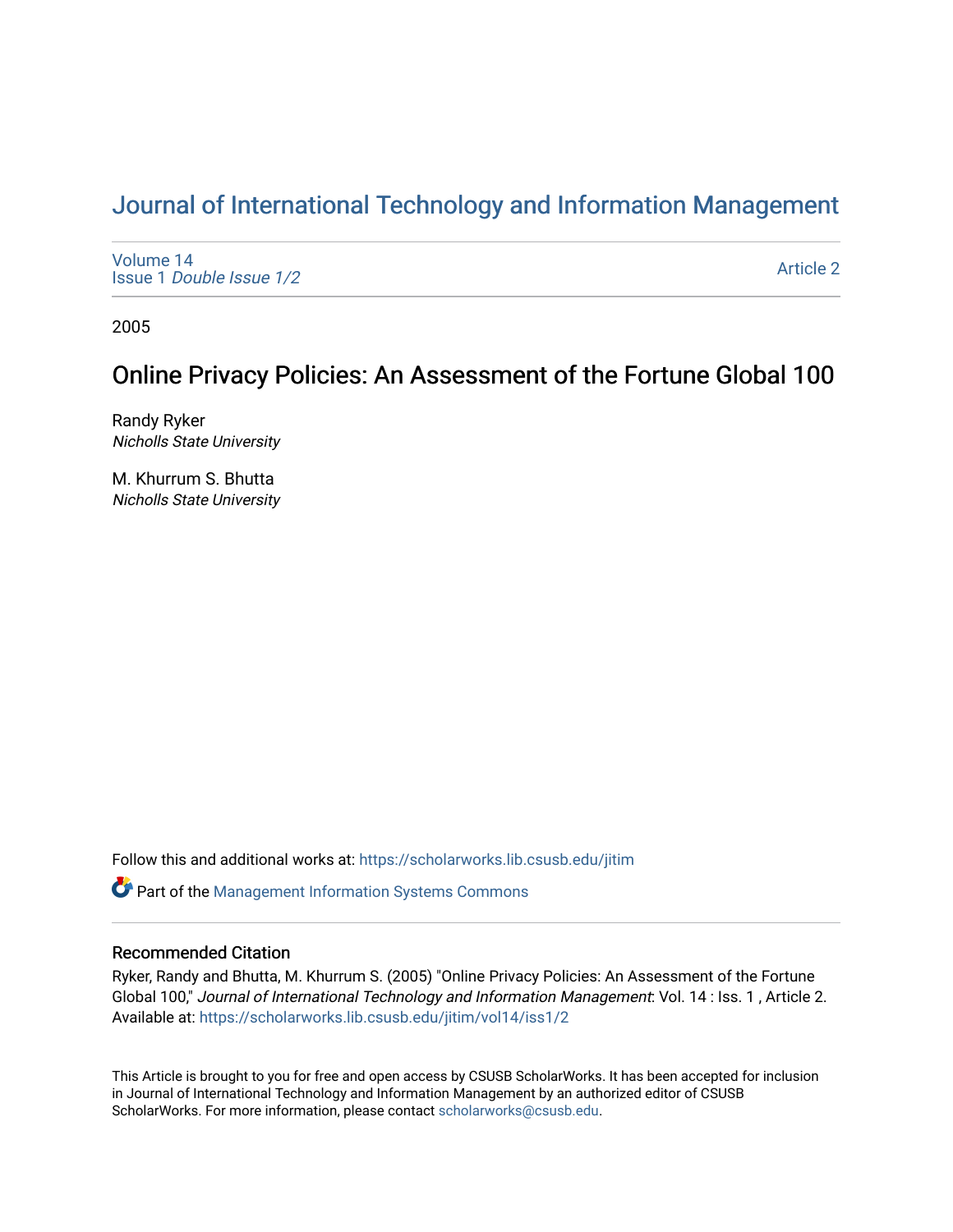# **Online Privacy Policies: An Assessment of the Fortune Global 100**

**Randy Ryker M. Khurrum S. Bhutta Nicholls State University** 

## **ABSTRACT**

*Both industry leaders and government officials around the globe are struggling with how to address online privacy. One solution suggested by both groups within the United States is for companies to voluntarily comply with the fair information practices of Notice, Choice, Access, and Security. A content analysis of the online privacy policies of the firms in the Fortune Global 100 was conducted to determine the extent to which the most successful global companies comply with fair information practices. The results indicate that 1.2% fully complies, 87.2% partially comply and 11.6% fail to comply with one or more fair information practice.* 

# **INTRODUCTION**

Addressing information privacy has been a persistent problem for the managers of information systems, but perhaps never before has the issue loomed so large (Azmi, 2002; Desai et. al., 2003; Earp and Baumer, 2003; Gounaris and Theodoulidis, 2003; Gunasekaran, and Love, 1999; Hoy and Phelps, 2003; Marchewka, Liu, and Petersen, 2003; McCarthy, 2000; Milne and Culnan, 2002; Swartz, 2004). The general topic of information privacy in the United States is wide ranging, and includes protection of personal medical information and personal financial information (Center for Democracy and Technology, www.cdt.org ). Other issues include: profiling by law enforcement officials, the development and use of encryption techniques, identity theft, online privacy and others. This paper's focus is the online privacy policies of very large global companies.

The Internet now serves as a business environment within which powerful new tools are used to gather consumer information. These new monitoring tools, because they are automated, have greatly diminished the economic constraints on surveillance, such that more individuals, and larger populations are being monitored. Internet users believe that the increase in the collection and use of their personal information is a significant problem (Earp and Baumer, 2003; Hoy and Phelps, 2003; Marchewka, Liu, and Petersen, 2003; McCarthy, 2000). Further evidence of this concern is the growing number of organizations that include a focus on Internet privacy (Center for Democracy and Technology, www.cdt.org; Electronic Privacy Information Center; www.epic.org; Electronic Frontier Foundation, www.efg.org ). The Federal Trade Commission (FTC) in the United States has concluded that if the new economy is to continue to grow, consumer concerns about privacy must be addressed (FTC Study, 2000; Milne and Culnan, 2002).

A number of groups have been blamed for contributing to consumers' online privacy concerns including: online business that send "spam" and who conduct "unwarranted fishing trips" for information, privacy advocates for offering "Chicken Little" scenarios, and lawmakers for a lack of understanding about high-tech privacy issues (McCarthy, 2000). An important way for online businesses to address privacy concerns is to develop an online privacy policy, post it on their web site, and ensure the policy is enforced.

Fair information practice (FIP) principles have been in place and recognized by government agencies in the United States since 1973 (U.S. Department, 1973). This set of principles has been used in recent years by both government and industry as a standard to assess the privacy policies of web sites (FTC Study, 2000). The four FIP are defined as:

1. Notice - data collectors must disclose their information practices before collecting information from consumers;

2. Choice - consumers must be given options with respect to whether and how information collected from them may be used for purposes beyond those for which the information was provided;

3. Access - consumers should be able to view and contest the accuracy and completeness of data collected about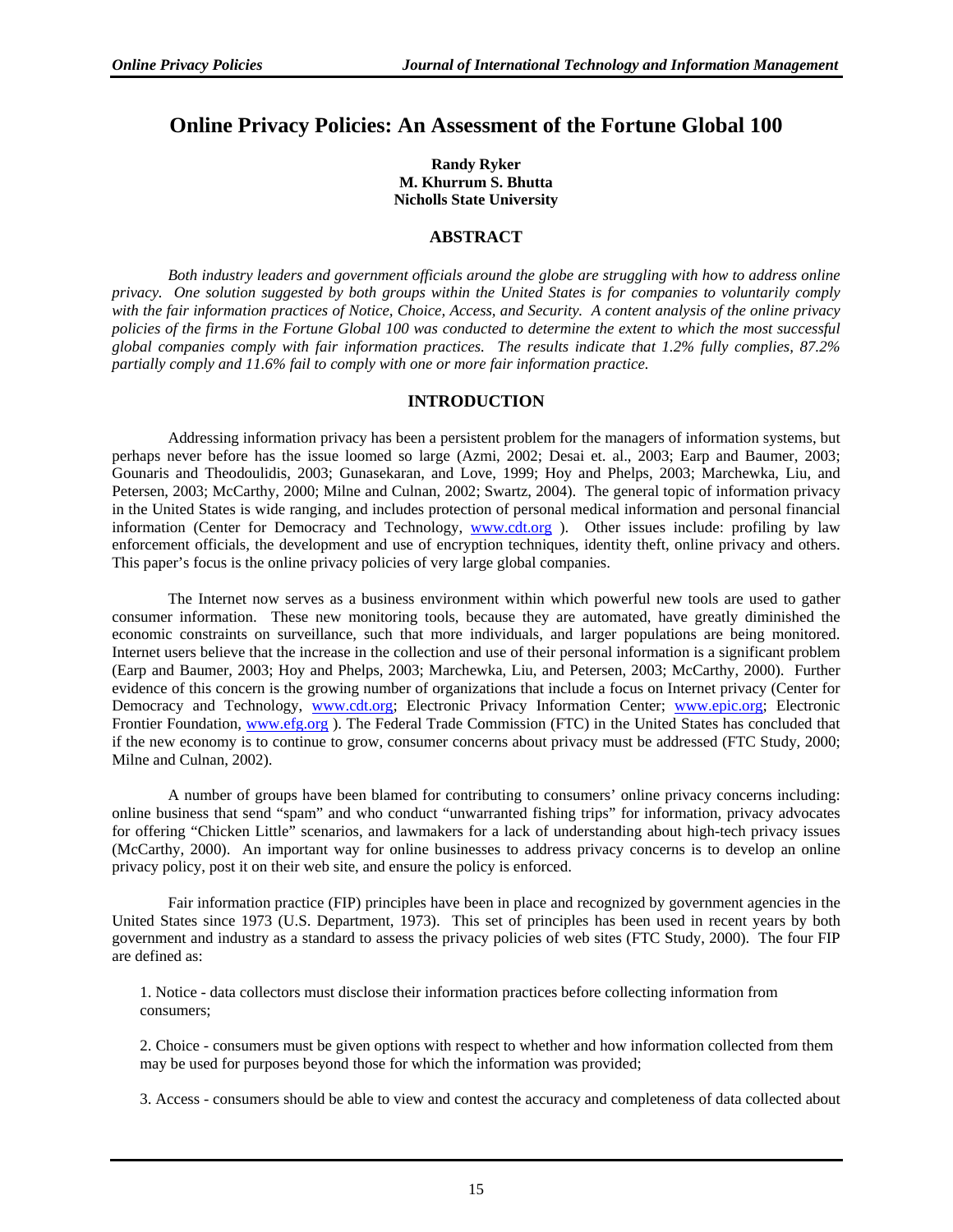them and delete the data if they chose; and

4. Security - data collectors must take reasonable steps to assure that information collected from consumers is secure from unauthorized use.

The FTC recommends that companies develop and post online privacy policies that fully comply with all four FIP. However in a study with a random sample of 335 consumer web sites in the United States, 80% failed to comply with one or more FIP (FTC Study, 2000). A more recent study found that over 30% of the most successful e-commerce companies, those in the Fortune e-50, failed to comply with one or more FIP (Ryker, et. al., 2002). Another study found that posting a resume online may put your privacy at risk (Swartz, 2004). Even church web sites have been identified as having privacy concerns. One recent study reported that church web sites collect personal information comparable to that collected by commercial web sites. However, few of the church web sites posted privacy policies (Hoy and Phelps, 2003). Together, these results clearly indicate that the problem of inadequate privacy policies is widespread in the United States, and extends to even the most successful online companies. What previous research does not address is whether the problem extends to the most successful global companies.

The research question posed by the current study is: To what extent do the most successful global companies have online privacy policies that comply with FIP? To address this research question, we conducted a content analysis of the online privacy policies of the companies in the Fortune Global 100 to determine the extent to which they comply with FIP.

#### **METHODOLOGY**

#### **Sample**

Fortune Magazine annually publishes a list of the largest companies in the world based on revenues. The list is known as the Fortune Global 500. This study focused on the largest of these companies, referred to in this study as the Fortune Global 100. The companies in the Global 100 cover a wide spectrum of the economy, including: airlines, banks, computer services, electronics, energy, health care, insurance, and others. The firms are based in numerous countries around the globe including: Belgium, Britain, Netherlands, China, France, Germany, Italy, Japan, Mexico, Korea, Switzerland, and the United States.

The most important characteristic of the companies on the list is that they are currently the most successful global companies. We chose the Fortune Global 100 as the basis of this research because we are interested in how these most successful global companies have addressed the issue of online consumer privacy. The companies used in this study were on the Fortune Global 500 list in November 2003 (Appendix 1). The current complete list can be found at www.fortune.com.

#### **Content Analysis**

This study used the same content analysis instrument that was employed in the most recent studies of online privacy policies (FTC Study, 2000; Ryker, et. al., 2002). Two coders were trained in evaluating the privacy statements using this instrument. A researcher visited the home page of every company in the Fortune Global 100 that had a web site and printed the companies' privacy policies. The assessment model for the FIP content/criteria classifications is presented in Table 1.

|                                                     | Compliance<br><b>Decision Rules</b> |
|-----------------------------------------------------|-------------------------------------|
| <b>Fair Information Practices and Criteria</b>      |                                     |
| <b>Notice</b> – does the policy say anything about: |                                     |
| What personal information is collected?             | Yes/No                              |
| Whether communications are sent to consumers, other |                                     |
| than those associated with an order?                | Yes/No                              |
| Whether information is disclosed to third parties?  | Yes/no                              |

#### **Table 1: Fair Information Practices Assessment Model.**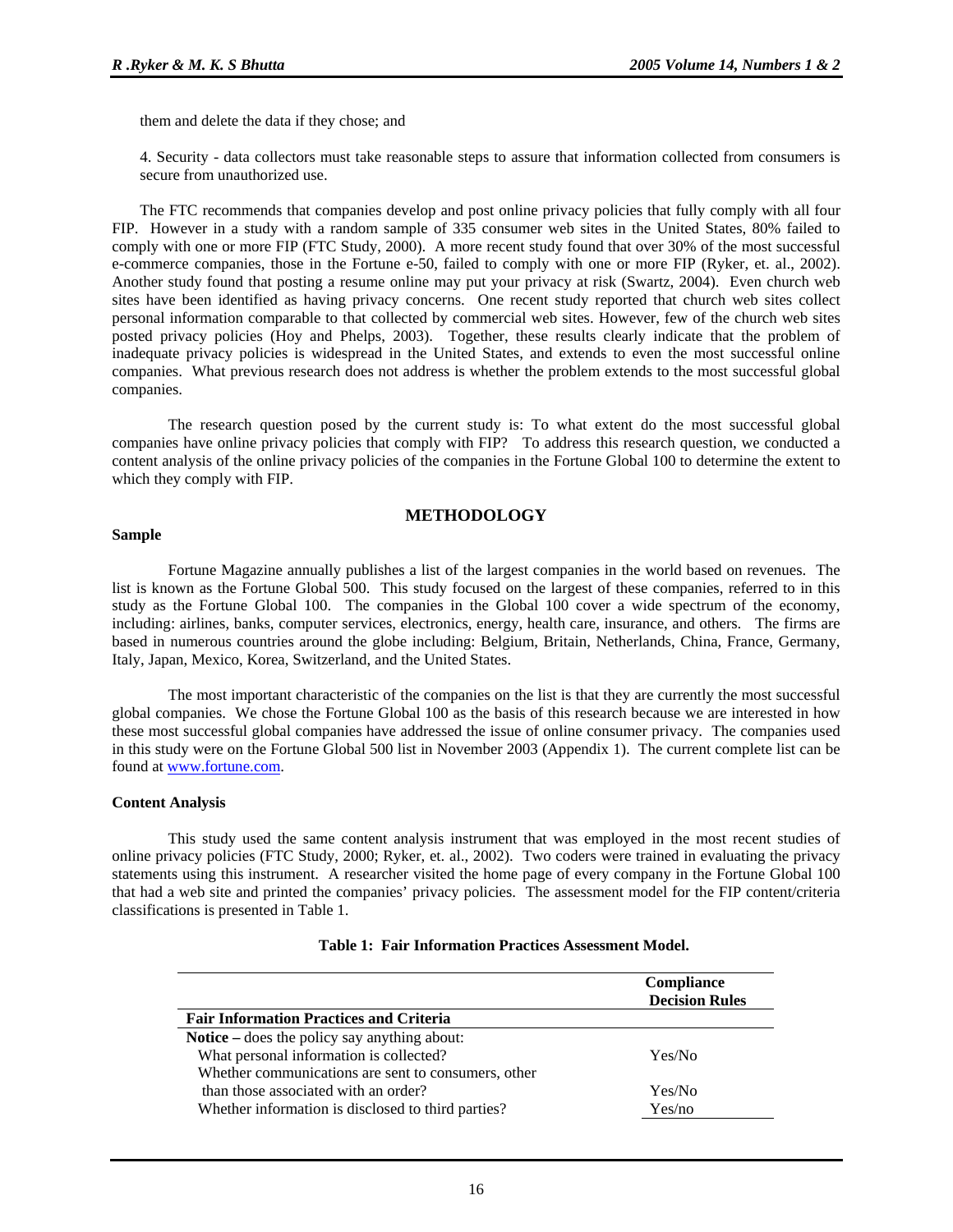| <b>Choice</b>                                                   |        |
|-----------------------------------------------------------------|--------|
| Internal Use - If the firm sends communications to the          | Yes/No |
| consumer, can s/he opt-in or opt-out?                           | Yes/No |
| $3rd$ Party Use - If information is disclosed to $3rd$ parties, |        |
| can the consumer opt-in or opt-out?                             | Yes/No |
| $Access - can consumers$                                        |        |
| Review at least some personal information?                      | Yes/No |
| Correct at least some personal information?                     | Yes/No |
| Delete at least some personal information?                      | Yes/No |
| Security                                                        |        |
| Does the domain secure personal information?                    | Yes/No |
| Is information secured in-transit?                              | Yes/No |
| Is information secured in-house?                                | Yes/No |
|                                                                 |        |

\*Note: To achieve full compliance for a FIP, a policy must receive a designation of "Yes" for all of the questions associated with that FIP. To achieve partial compliance, a privacy policy must receive a "Yes" in at least one of the criteria but not all of them. Policies in noncompliance with a FIP must receive a "No" for all questions associated with that FIP.

The content analysis consisted of completing a set of questions that assessed the sites' compliance with the four FIP: Notice, Choice, Access, and Security. Researchers carefully read each privacy policy. After reading a policy, researchers immediately responded to the set of questions, often referring back to the policy as questions were answered. In rare instances where a policy was unclear, mutual agreement was reached between the researchers about how to answer the question. Each of the four FIP was defined and the privacy policies were assessed for: (a) full compliance, (b) partial compliance, and (c) zero compliance with each FIP.

It has been observed that some privacy policies are unclear as to whether FIP are universally applied within the firm (FTC Study, 2000). For this reason, some of the questions in the content analysis follow the "anything about" rule, or the "at least some" rule. For example, for Notice the questionnaire asks whether a policy says *anything about* how the firm uses the information it collects for internal purposes. Similarly for Access, the questionnaire asks whether a policy states that the firm allows consumers to review *at least some* information about them.

In addition to the individual assessment of each FIP, an overall assessment that combined the compliance results across all four FIP was computed for each privacy policy. To be in full compliance overall, a policy had to be in full compliance with all four FIP. To be in partial compliance overall, a policy had to be in at least partial compliance with all four FIP. Noncompliant policies were defined as those that were in non-compliance with one or more FIP.

# **RESULTS AND DISCUSSION**

One of the Fortune Global 100 companies did not utilize a web site. One other firm did not post a privacy policy. Twelve of the firms had web sites that were not available in English. Of those not available in English: one was in Spanish, one in Korean, two in German, two in French, and six in Japanese. In total, fourteen firms were eliminated from the analysis. The researchers believe that any bias introduced by eliminating non-English sites was minimal. With the exception of Mexico, all of the countries that had web sites eliminated due to a non-English presentation, each had other firms in the Global 100 that had web sites available in English. Summary compliance results for all of the FIPs are displayed in Figure 1, and this is followed by a discussion of the individual FIPs. In the last part of this section, the results of an overall assessment that combined the results across the four FIP are presented and discussed.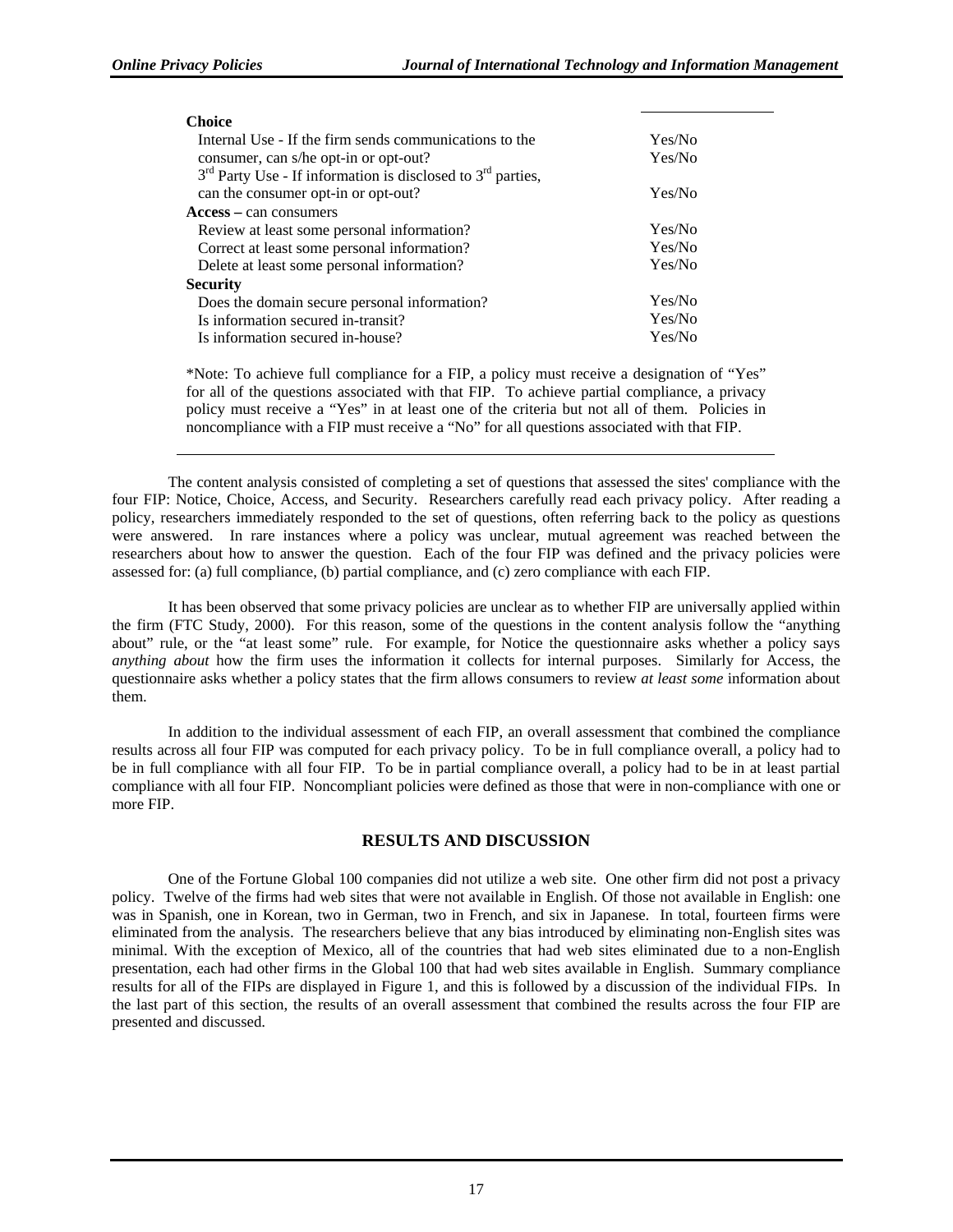

**Figure 1: Compliance of the Privacy Policies of the Fortune Global 100.**

#### **Notice**

The privacy policies of the 86 firms fared best on the FIP of Notice. Fifty four policies (62.8%) were in full compliance with Notice, eighteen (21.0%) were in partial compliance, and fourteen (16.2%) were in noncompliance as shown in Figure 1. The noncompliant group may be the most interesting. It was surprising to find that some firms went to the effort to post a privacy policy, and yet did not mention in the policy anything about what type of personal information was being collected, nor how that information could be used.

#### **Choice**

To be in full compliance with Choice, a policy had to comply with both internal use and third-party use. A total of 12 firms (13.9%) complied with both internal use and third-party use and were thus fully compliant on Choice (Figure 1). To be in partial compliance with Choice, a policy had to comply with respect to either internal use or third-party use, but not both. Fifty firms (58.1%) met that criteria. To be in noncompliance with Choice, a policy had to be noncompliant with respect to both internal use and to third-party use. Twenty-four policies (28.0%) were noncompliant on Choice.

A more detailed analysis of both internal use and third-party use reveals a variety of approaches that companies have taken to address this issue. A total of 50 firms (58.1%) complied with Choice in terms of internal use of information (Table 2). Thirteen complied by offering opt-out. A company that uses an opt-out approach assumes that consumers do not care if their personal information is used for purposes other than the immediate transaction. If consumers do care how their information will be used then they can opt-out of such uses. Thirtythree (38.3%) companies complied by requiring consent of the consumer for any uses of their personal information, but was unclear about how the consent was to be obtained. Four (4.7%) companies complied by default because their policy stated that they did not personal information from consumers.

| <b>Internal Use</b>                         | <b>Frequency</b> | 3 <sup>rd</sup> Party Use                        | <b>Frequency</b> |
|---------------------------------------------|------------------|--------------------------------------------------|------------------|
| Send communications but offer opt-out       |                  | Disclose to $3rd$ parties and offer opt-out      |                  |
| Send communications but requires consent 33 |                  | Disclose to $3rd$ parties and require consent 12 |                  |
| Do not collect personal information         |                  | Do not disclose to $3rd$ parties                 | 36               |
|                                             |                  | Does not collect personal information            |                  |

## **Table 2: Alternative Ways to Comply With Choice.**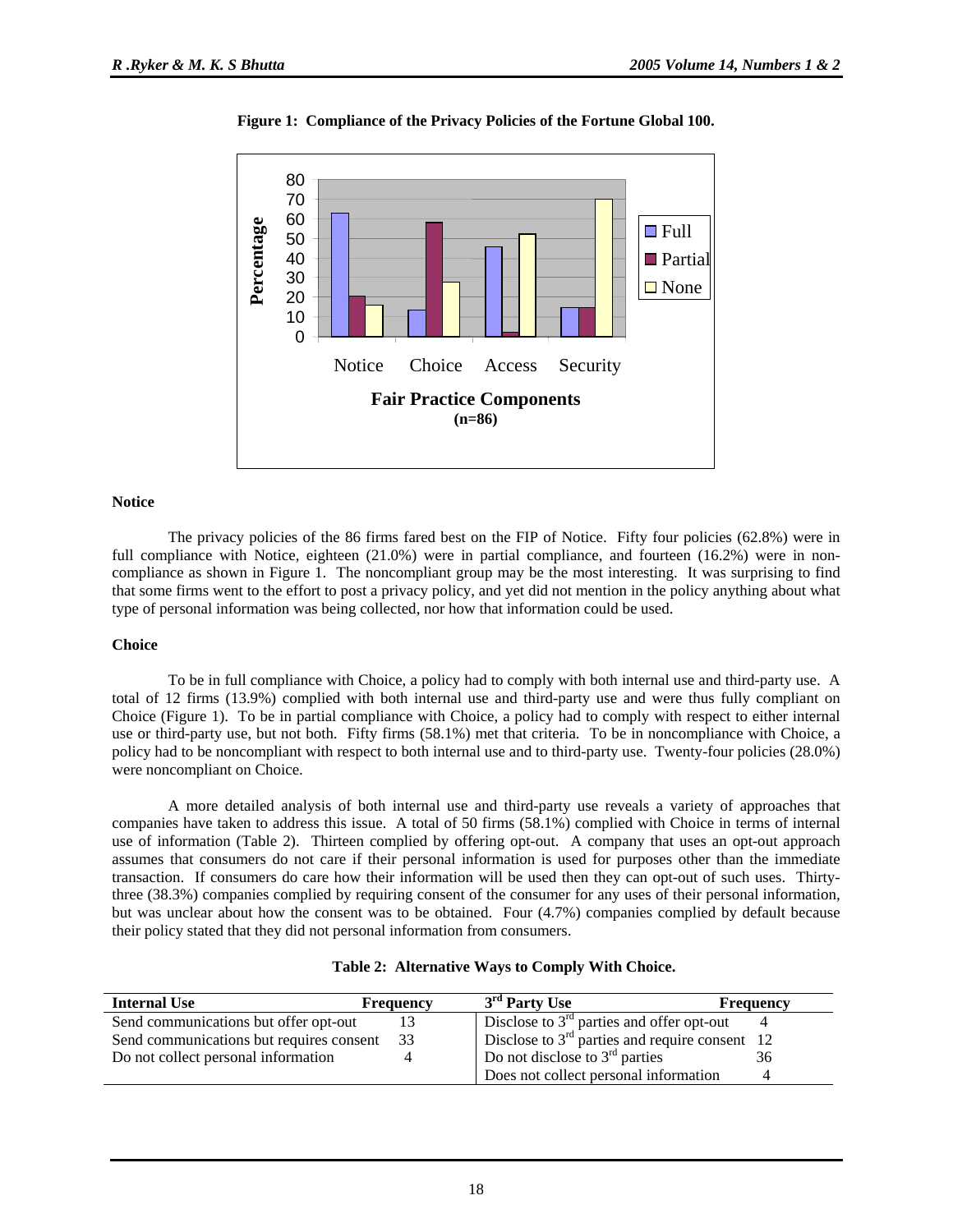Fifty-six firms (65%) complied with third-party use (Table 2). None of these firms complied by offering opt-in. Opt-in is the strongest form of Choice. The approach assumes that consumers do not want their personal information used for purposes other then the immediate transaction. If, however, a consumer wishes to be sent advertising communications from the company or from other third-parties, then the consumer can take the action to opt-in. Four (4.7%) firms complied by offering opt-out. Twelve (14%) complied by requiring consent but were unclear about how the consent was to be obtained. Thirty-six (41.8%) complied by stating that the firm does not disclose consumer information to third parties. Four (4.7%) companies complied by default because their policy stated that they did not personal information from consumers.

Privacy policies can be noncompliant with Choice in a variety of ways. A total of thirty-six policies were noncompliant on internal use (Table 3). Thirty-one policies said nothing about whether they send communications to consumers, and another 5 send communications to consumers but said nothing about offering consumers a Choice not to receive them.

|  | Table 3: Noncompliance With Choice. |  |  |
|--|-------------------------------------|--|--|
|--|-------------------------------------|--|--|

| <b>Internal Use</b>                      | <b>Frequency</b> | 3 <sup>rd</sup> Party Use                        | <b>Frequency</b> |
|------------------------------------------|------------------|--------------------------------------------------|------------------|
| Say nothing about sending communications | 31               | Say nothing about disclosing to $3rd$ parties 26 |                  |
| Send communications and imply no choice  |                  | Disclose to $3rd$ parties and imply that         |                  |
|                                          |                  | consumers have no choice                         |                  |
| Total                                    | 36               | Total                                            | 30               |
|                                          |                  |                                                  |                  |

A total of 30 policies were noncompliant on third-party use. Twenty-six policies were noncompliant because they said nothing about whether the firm discloses consumer information to third parties. Four were noncompliant because they disclose to third parties and imply that the consumer has no Choice but to have their information revealed.

Three of the findings regarding Choice are further discussed. First, not a single firm provided the strongest form of Choice, i.e., opt-in. Opt-in has been the standard practice in Europe for several years, while opt-out has been used more in the United States (Rotenberg, 2000). Many reputable direct e-mail marketers in the United States, however, are beginning to argue for opt-in (Jarvis, 2001). In fact, some of these marketers take it a step further and suggest a "double opt-in." With this approach, only consumers who opted-in are sent e-mail advertising and recipients are asked to *confirm* their interests in the first message. Second, there are 4 polices that either state or imply that the consumer has no choice but to have their information disclosed to third parties. It is somewhat surprising that some of the best global firms would have such strong anti-privacy policies. Third, many of the policies say either nothing about Choice, or say they require consent but are unclear as to how that consent is obtained. These types of policies are not likely to inspire the degree of consumer confidence that is needed to grow the new economy.

#### **Access**

Thirty-nine (45.4%) of the firms were in Full Compliance with Access, and 2 (2.3%) were in partial compliance. The large number of noncompliant firms 45 (52.3%) indicated a major weakness in this area. The problem with noncompliance may be due to implementation issues. For example, to be in compliance, a company must decide what categories of data should be made available to consumers, and how to ensure that the consumer requesting the data is who they claim to be. In addition, many companies archive data in backups and deleting specific consumer data from those backups may be cost prohibitive.

Given these difficulties, one may expect many companies to only partially comply with this FIP, if at all. For example, a company may decide to allow a customer to view their personal information, but not allow them to delete it. It was interesting to find that very few of these companies only partially complied. The large majority either fully complied, or were noncompliant.

#### **Security**

Full compliance with Security was found in 13 (15.1%) of the sites, and another 13 (15.1%) were in partial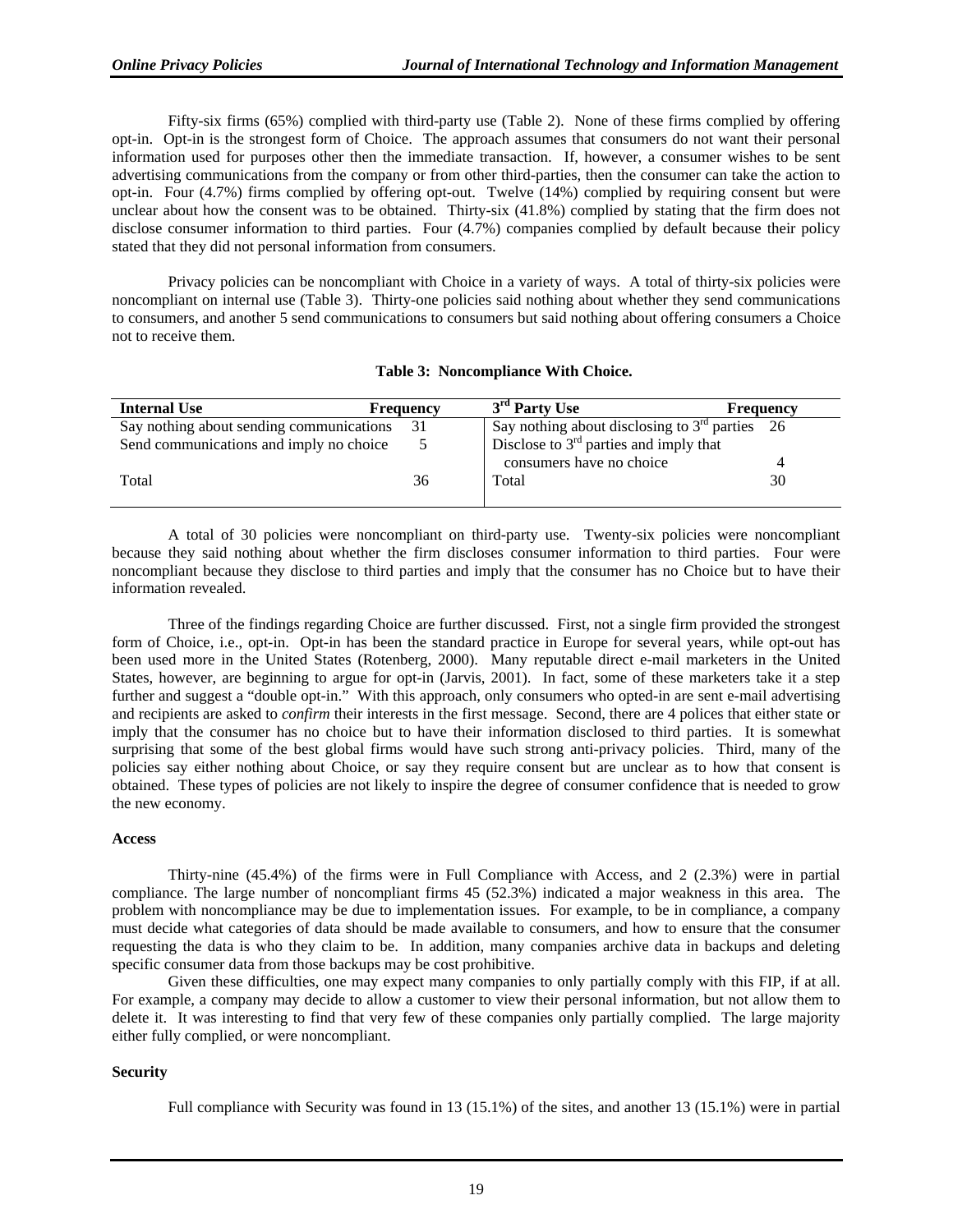compliance. Noncompliance with Security was evident in 60 (69.8%) of the policies (Figure 1). There are two key components to the FIP of security. One concerns whether consumer information is protected in-transit and the other addresses whether the data is protected once it has been collected and is in-house. Thirteen (15.1%) stated that security was provided for consumer information in-transit. Twenty-six policies (30.2%) stated that consumer data was protected once it was in-house.

There are at least two possible explanations as to why nearly seventy percent of the Global 100 companies were noncompliant with the FIP of Security. The companies may not want to reveal any security related information to would-be attackers. Secondly, it could be that companies know their existing security measures are inadequate and wish to avoid making public statements about such issues.

#### **Overall Compliance with FIP**

An overall assessment of the policies was also performed (Figure 2). The results were organized into three categories: (a) those that fully complied with all four FIP, (b) those that at least partially complied with all four FIP and, (c) those that failed to comply with one or more FIP.



**Figure 2: Overall Compliance of the Privacy Policies.**

Only one company posted a policy that was in full compliance with all four FIP (Figure 2). Seventy-five firms (87.2%) had policies that partially complied with all four FIP, and 10 firms (11.6%) had policies that failed to comply with one or more FIP. Compared to studies of other Web sites, these findings are relatively favorable. In the FTC Study (2000), which used a random sample of the most popular Web sites in the United States, 80% of the sites were found to be noncompliant with one or more FIP. Similarly, a study of the Fortune e-50 Web sites found that 31% failed to comply with one or more FIP. Together, these findings suggest that the most successful global companies are both more aware of online privacy concerns and are more compliant with FIP.

#### **SUMMARY AND CONCLUSIONS**

A content analysis of the privacy policies of the firms in the Fortune Global 100 was used to determine the extent to which they comply with FIP. A large majority of the firms at least partially addressed the FIP of Notice. This was not surprising. If a firm posts a privacy policy, at a minimum the policy would likely give Notice to users about what information is being collected.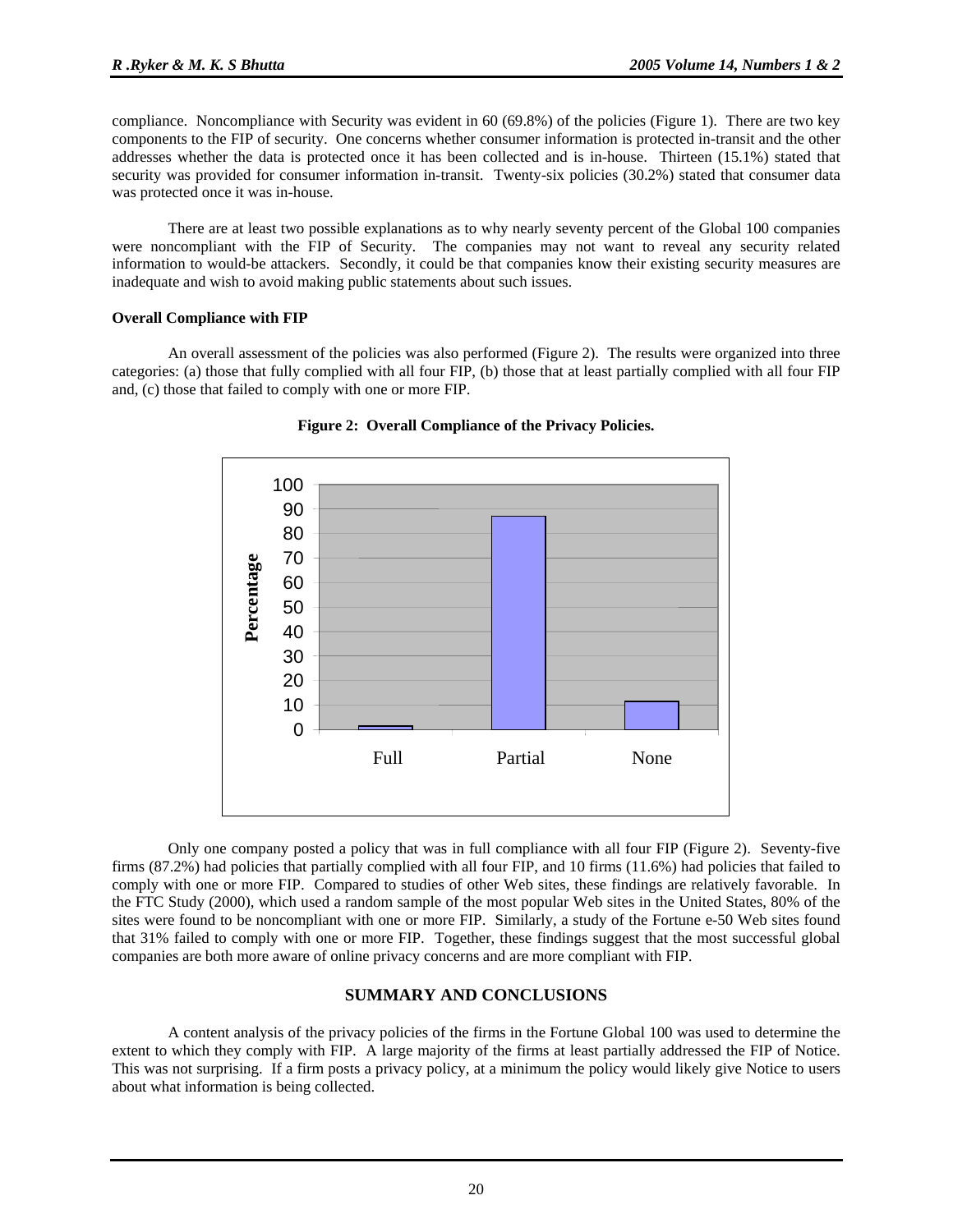There were a variety of ways that these firms chose to comply with the FIP of Choice. Some of these ways are more consumer-friendly than others. None of the firms used the most consumer-friendly approach of opt-in. This was surprising in that it has been reported that opt-in has been the standard practice in Europe for years, while opt-out has been more standard in the United States (Rotenberg, 2000).

The biggest weakness found in the policies was their noncompliance with the FIP of Access. It was interesting to find that companies tended to either fully comply with Access (45.4%), or completely not comply (52.3%). Very few (2.3%) were in partial compliance. One possible explanation for low compliance with Access may be implementation issues, e.g. deciding what categories of data should be made available, and how to ensure that the consumer requesting the data is who they claim to be. The high level (69.8%) of noncompliance with Security was more difficult to understand. Perhaps the companies do not post a security policy in order to avoid giving potential attackers any security information. Another possible explanation is that companies know their security practices are inadequate and do not wish to make public statements about security. Future research may determine why so many of these successful international companies do not comply with the FIP of Security.

It should be noted that in this study the concept of compliance refers to a companies' stated compliance with FIP, not their actual compliance. Future research is needed to determine the extent to which companies practice, or fail to practice, what they post in their privacy policies.

Although this study provides insight into the privacy practices of the largest global companies, generalization of the findings beyond the sample is limited. However, the findings of this study are consistent with other studies that have found that online companies have low levels of compliance with FIP (FTC Study, 2000; Milne and Culnan, 2002; Ryker, et. al., 2002).

This study did not analyze differences in privacy practices based on the various legal environments worldwide. The reference point was the Fair Information Practices of the Federal Trade Commission in the United States, and to the extent that global companies wish to do business in the United States, they should at a minimum comply with these standards.

In summary, the privacy policies of the Fortune Global 100 are more compliant with FIP than the typical online company in the United States. However, there is much room for improvement even among this elite group of global companies. More compliant privacy policies may help to build consumer trust in e-commerce and by extension to grow the new economy. In addition, by improving privacy policies, companies may be able to avoid costly new privacy regulations by the FTC in the United States, and other regulatory bodies around the globe. The Fair Information Practices should be promoted more heavily as an important guideline for successful e-commerce.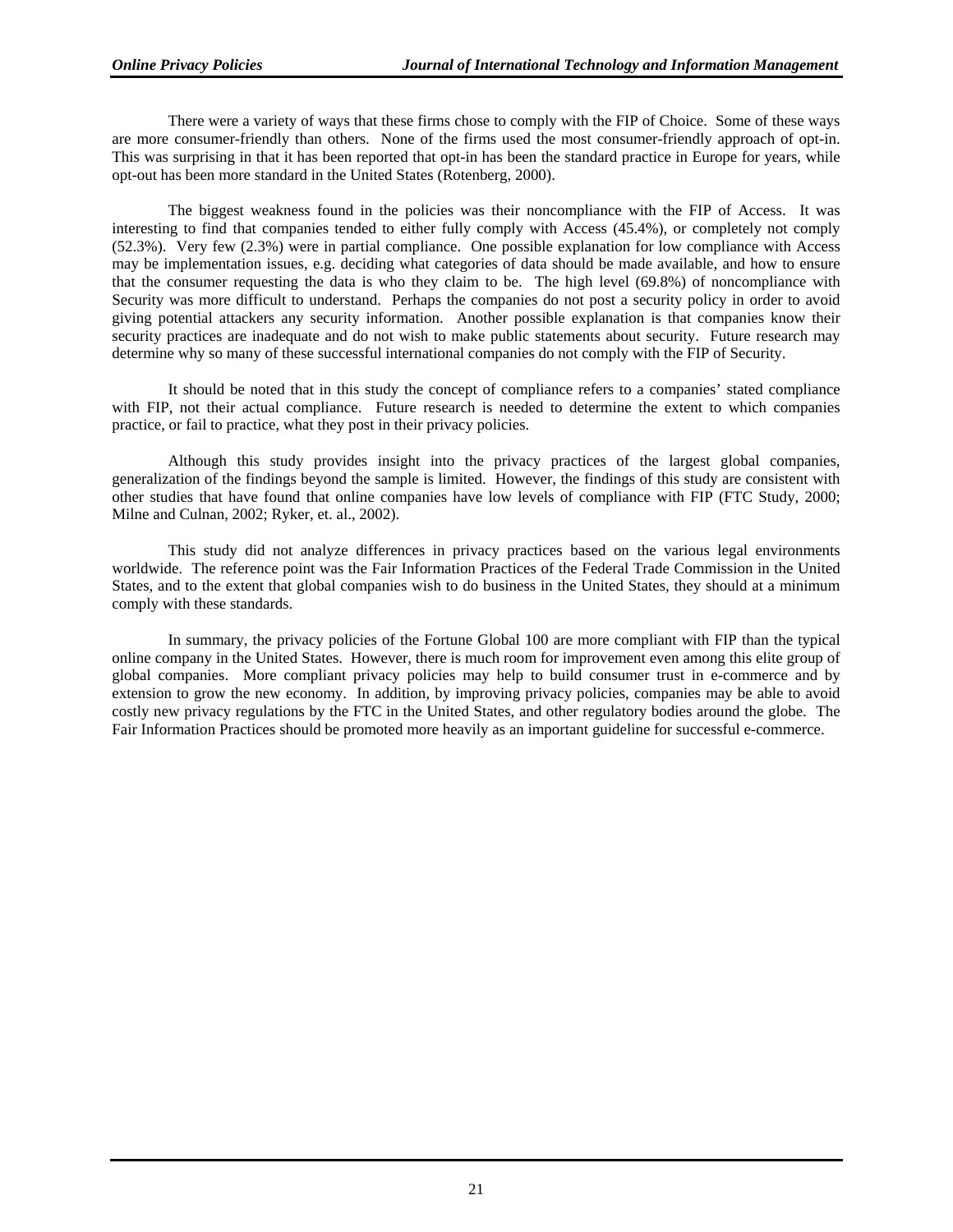# **APPENDIX**

## **2003 Fortune Global 100**

| $\mathbf 1$    | <b>Wal-Mart Stores</b>         | 51  | Kroger                           |
|----------------|--------------------------------|-----|----------------------------------|
| $\overline{c}$ | <b>General Motors</b>          | 52  | Peugeot                          |
| $\mathfrak{Z}$ | <b>Exxon Mobil</b>             | 53  | Cardinal Health                  |
| 4              | Royal Dutch/Shell Group        | 54  | <b>BNP</b> Paribas               |
| $\mathfrak s$  | <b>BP</b>                      | 55  | Deutsche Telekom                 |
| 6              | Ford Motor                     | 56  | <b>State Farm Insurance Cos</b>  |
| 7              | DaimlerChrysler                | 57  | Aviva                            |
| $\,8\,$        | <b>Toyota Motor</b>            | 58  | Metro                            |
| 9              | General Electric               | 59  | <b>Samsung Electronics</b>       |
| 10             | Mitsubishi                     | 60  | Vodafone                         |
| 11             | Mitsui                         | 61  | AT&T                             |
| 12             | Allianz                        | 62  | Toshiba                          |
| 13             | Citigroup                      | 63  | <b>ENI</b>                       |
| 14             | Total                          | 64  | Bank of America Corp.            |
| 15             | ChevronTexaco                  | 65  | Électricité De France            |
| 16             | Nippon Telegraph & Telephone   | 66  | Unilever                         |
| 17             | <b>ING</b> Group               | 67  | AmerisourceBergen                |
| 18             | Itochu                         | 68  | E.ON                             |
| 19             | Intl. Business Machines        | 69  | China National Petroleum         |
| 20             | Volkswagen                     | 70  | Sinopec                          |
| 21             | <b>Siemens</b>                 | 71  | France Télécom                   |
| 22             | Sumitomo                       | 72  | Target                           |
| 23             | Marubeni                       | 73  | Fortis                           |
| 24             | Verizon Communications         | 74  | Suez                             |
| 25             | American Intl. Group           | 75  | J.P. Morgan Chase & Co.          |
| 26             | Hitachi                        | 76  | <b>SBC</b> Communications        |
| 27             | U.S. Postal Service            | 77  | Dai-ichi Mutual Life Insurance   |
| 28             | Honda Motor                    | 78  | Berkshire Hathaway               |
| 29             | Carrefour                      | 79  | <b>UBS</b>                       |
| 30             | Altria Group                   | 80  | Time Warner                      |
| 31             | <b>AXA</b>                     | 81  | Sears Roebuck                    |
| 32             | Sony                           | 82  | <b>RWE</b>                       |
| 33             | Nippon Life Insurance          | 83  | <b>Zurich Financial Services</b> |
| 34             | Matsushita Electric Industrial | 84  | <b>Tesco</b>                     |
| 35             |                                | 85  |                                  |
| 36             | Royal Ahold                    | 86  | Tokyo Electric Power             |
| 37             | ConocoPhillips                 | 87  | Procter & Gamble                 |
|                | Home Depot                     |     | <b>BMW</b>                       |
| 38             | Nestlé                         | 88  | Deutsche Post                    |
| 39             | McKesson                       | 89  | <b>HSBC</b> Holdings             |
| 40             | Hewlett-Packard                | 90  | Freddie Mac                      |
| 41             | Nissan Motor                   | 91  | Tyco International               |
| 42             | Vivendi Universal              | 92  | <b>Costco Wholesale</b>          |
| 43             | Boeing                         | 93  | <b>NEC</b>                       |
| 44             | Assicurazioni Generali         | 94  | Hyundai Motor                    |
| 45             | Fannie Mae                     | 95  | Pemex                            |
| 46             | Fiat                           | 96  | Nissho Iwai                      |
| 47             | Deutsche Bank                  | 97  | Fujitsu                          |
| 48             | Credit Suisse                  | 98  | Crédit Agricole                  |
| 49             | Munich Re Group                | 99  | HypoVereinsbank                  |
| 50             | Merck                          | 100 | Sumitomo Life Insurance          |